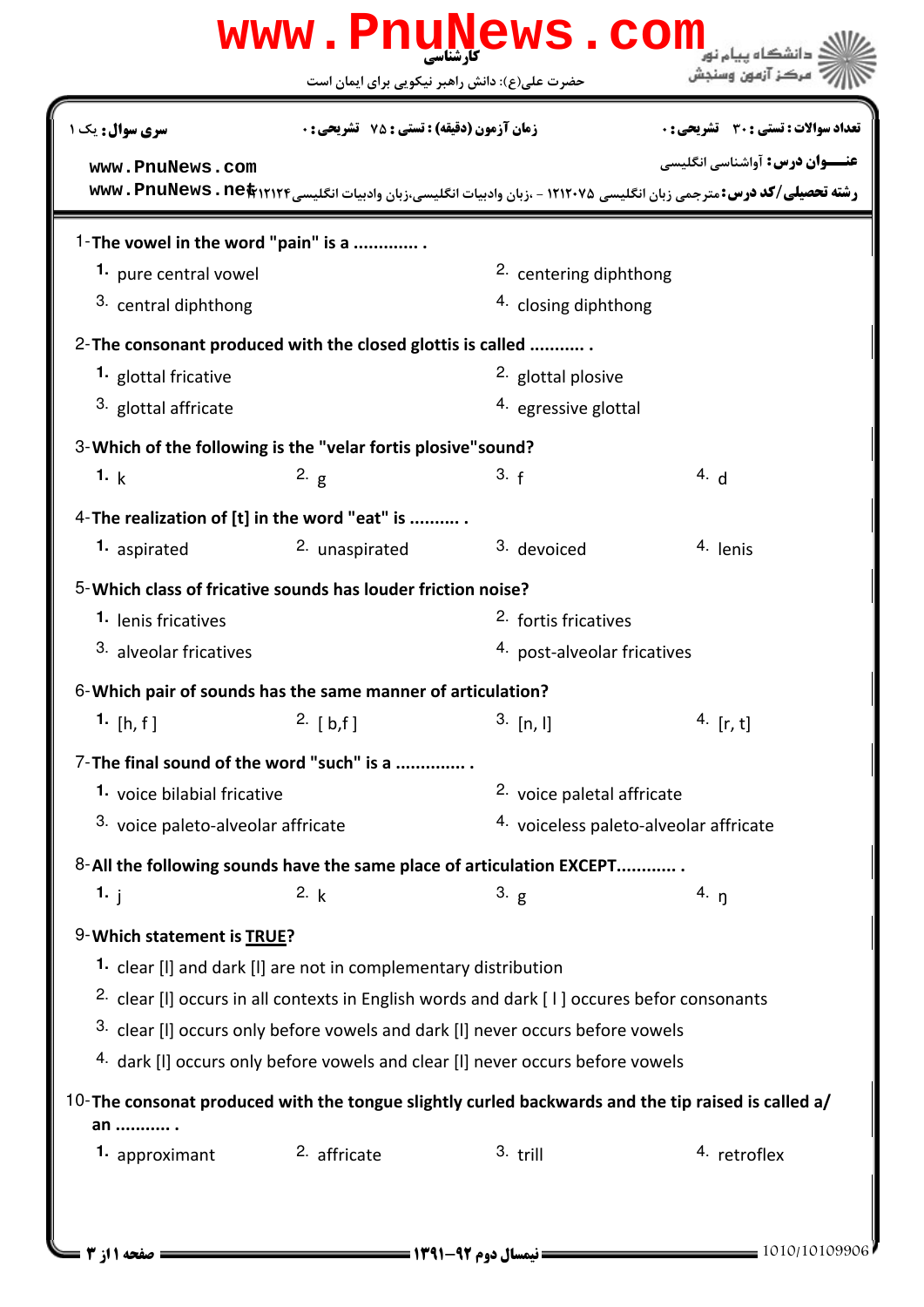| www.PnuNews.com                                                                                               |                                               |                                   |                                                                                                                           |  |  |  |
|---------------------------------------------------------------------------------------------------------------|-----------------------------------------------|-----------------------------------|---------------------------------------------------------------------------------------------------------------------------|--|--|--|
|                                                                                                               | حضرت علی(ع): دانش راهبر نیکویی برای ایمان است |                                   | مركز آزمون وسنجش                                                                                                          |  |  |  |
| <b>سری سوال :</b> یک ۱                                                                                        | زمان آزمون (دقیقه) : تستی : 75 ٪ تشریحی : 0   |                                   | <b>تعداد سوالات : تستی : 30 ٪ تشریحی : 0</b>                                                                              |  |  |  |
| www.PnuNews.com                                                                                               |                                               |                                   | <b>عنــوان درس:</b> آواشناسي انگليسي                                                                                      |  |  |  |
|                                                                                                               |                                               |                                   | رشته تحصیلی/کد درس: مترجمی زبان انگلیسی ۱۲۱۲۰۷۵ - ،زبان وادبیات انگلیسی،زبان وادبیات انگلیسی۱۲۱۲۴\$۲۱۳ WWW . PnuNews . ne |  |  |  |
| 11-English accents in which [r] only occurs before vowels are called                                          |                                               |                                   |                                                                                                                           |  |  |  |
| 1. non-rhotic                                                                                                 | 2. rhotic                                     | 3. retroflex                      | $4.$ trill                                                                                                                |  |  |  |
| 12-The word "fill" has one syllable with                                                                      |                                               |                                   |                                                                                                                           |  |  |  |
| 1. the consonant cluster in coda                                                                              |                                               | 2. the consonant cluster in ryhme |                                                                                                                           |  |  |  |
| 3. oneset and coda                                                                                            |                                               | 4. syllabic consonant             |                                                                                                                           |  |  |  |
| 13-The features [+fricative, +alveolar, +lenis] describe the sound                                            |                                               |                                   |                                                                                                                           |  |  |  |
| 1. $[f]$                                                                                                      | 2. [v]                                        | $3.$ [s]                          | 4. $[z]$                                                                                                                  |  |  |  |
| 14-In which of the following compounds does the first element receive the stress?                             |                                               |                                   |                                                                                                                           |  |  |  |
| 1. three-wheeler                                                                                              | <sup>2.</sup> head-first                      | 3. tea-cup                        | 4. heavy-handed                                                                                                           |  |  |  |
| 15-Under two-phoneme analysis how many phonemes does the word "manage" have?                                  |                                               |                                   |                                                                                                                           |  |  |  |
| 1. $five$                                                                                                     | 2. $six$                                      | $3.$ four                         | 4. three                                                                                                                  |  |  |  |
| 16-In the phrase "that thing", if the final phoneme in "that" becomes dentalized the assimilation is<br>named |                                               |                                   |                                                                                                                           |  |  |  |
| 1. regressive assimilation                                                                                    |                                               | 2. progressive assimilation       |                                                                                                                           |  |  |  |
| 3. assimilation of voice                                                                                      |                                               | 4. assimilation of place          |                                                                                                                           |  |  |  |
| 17-The relationship between the sounds [m] and [i] in the word "me" is said to be of                          |                                               |                                   |                                                                                                                           |  |  |  |
| 1. external open juncture                                                                                     |                                               | 2. internal open juncture         |                                                                                                                           |  |  |  |
| 3. external close juncture                                                                                    |                                               | 4. close juncture                 |                                                                                                                           |  |  |  |
| 18-The study of stress and intonation is related to                                                           |                                               |                                   |                                                                                                                           |  |  |  |
| 1. segmantal phonology                                                                                        |                                               | 2. suprasegmental phonology       |                                                                                                                           |  |  |  |
| 3. articulation                                                                                               |                                               | 4. phonation                      |                                                                                                                           |  |  |  |
| 19-Rising tone and falling tone are examples of                                                               |                                               |                                   |                                                                                                                           |  |  |  |
| 1. level tone                                                                                                 | 2. compound tone $3.$ moving tone             |                                   | 4. complex tone                                                                                                           |  |  |  |
| 20-Which of the following words starts with a palatal sound?                                                  |                                               |                                   |                                                                                                                           |  |  |  |
| 1. child                                                                                                      | $2.$ car                                      | 3. search                         | 4. year                                                                                                                   |  |  |  |
| 21-In the word "tray" the second consonant becomes                                                            |                                               |                                   |                                                                                                                           |  |  |  |
| 1. aspirated                                                                                                  | $2.$ flap                                     | 3. devoiced                       | <sup>4.</sup> velarized                                                                                                   |  |  |  |
| 22-Which sound has a different place of articulation?                                                         |                                               |                                   |                                                                                                                           |  |  |  |
| 1. t                                                                                                          | 2. $n$                                        | 3.5                               | 4. $V$                                                                                                                    |  |  |  |
| 1010/10109906<br><b>= صفحه 12; 3</b>                                                                          |                                               |                                   |                                                                                                                           |  |  |  |